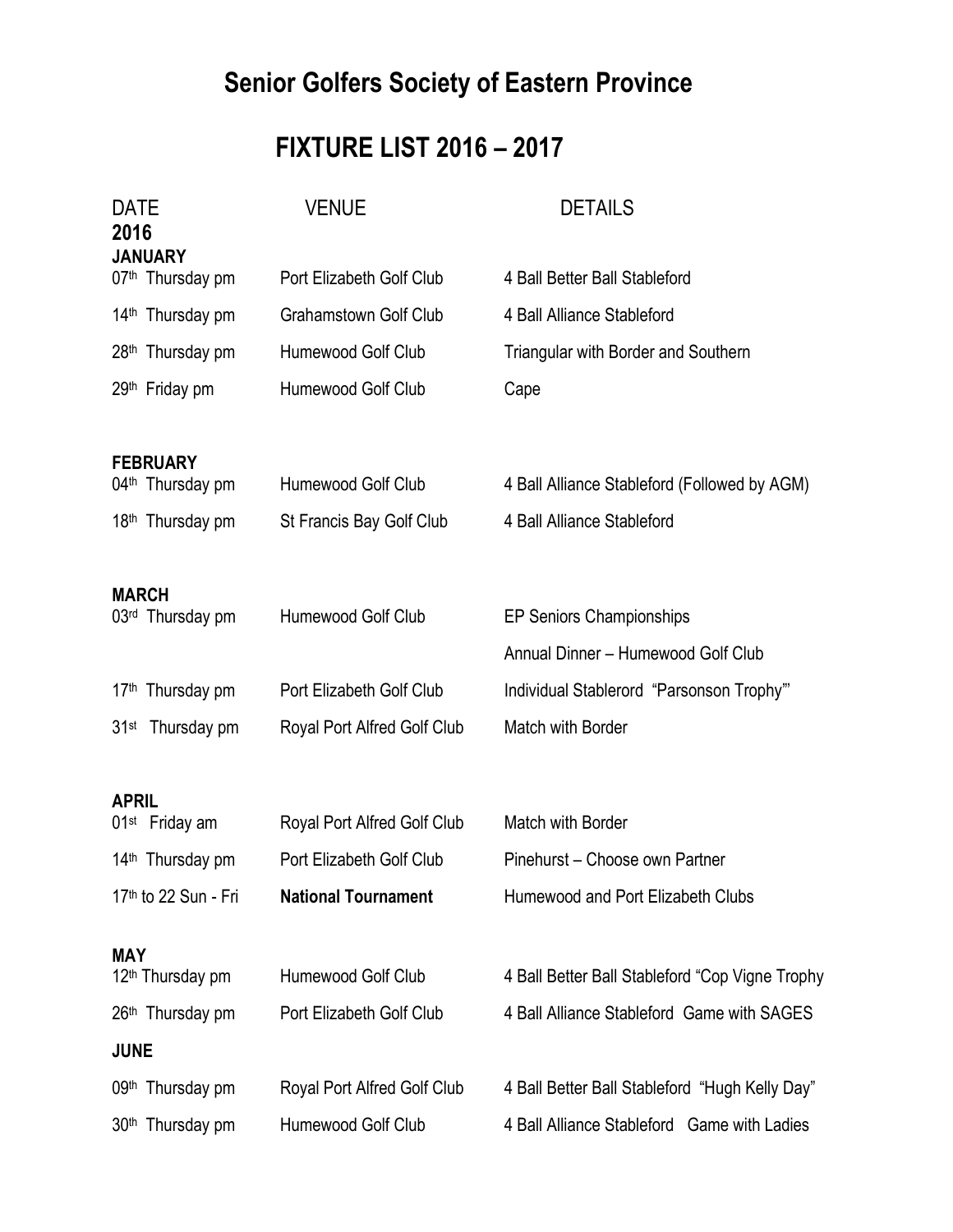## **JULY**

|                  | 14 <sup>th</sup> Thursday pm                               | Humewood Golf Club                                               | Individual Stableford President's Prize<br>"Jim Maltby Trophy"                        |
|------------------|------------------------------------------------------------|------------------------------------------------------------------|---------------------------------------------------------------------------------------|
|                  | 28 <sup>th</sup> Thursday pm                               | Kirkwood Golf Club                                               | 4 Ball Better Ball Stableford                                                         |
|                  | <b>AUGUST</b>                                              |                                                                  |                                                                                       |
|                  | 11 <sup>th</sup> Thursday pm                               | <b>Walmer Golf Club</b><br>(LittleWalmer)                        | 4 Ball Better Ball Stapleford                                                         |
| 26 <sup>th</sup> | 25 <sup>th</sup> Thursday pm<br>Friday am                  | East London Golf Club<br>East London Golf Club                   | <b>Game with Border</b><br><b>Game with Border</b>                                    |
|                  | <b>SEPTEMBER</b>                                           |                                                                  |                                                                                       |
|                  | 08 <sup>th</sup> Thursday pm                               | Humewood Golf Club                                               | Individual Stableford Captain's Prize                                                 |
|                  | 24 <sup>th</sup> Saturday pm<br>25 <sup>th</sup> Sunday am | <b>Graaff Reinet Golf Club</b><br><b>Graaff Reinet Golf Club</b> | Guadrangular Fixture Host Society                                                     |
|                  | 29 <sup>th</sup> Thursday pm                               | Humewood Golf Club                                               | 4 Ball Alliance Stableford Game with SAGES                                            |
|                  | <b>OCTOBER</b>                                             |                                                                  |                                                                                       |
|                  | 13 <sup>th</sup> Thursday pm<br>14 <sup>th</sup> Friday am | Plettenberg Bay Golf Club<br>Plettenberg Bay Golf Club           | Triangular with Southern Cape & Western<br>Province                                   |
|                  | 27 <sup>th</sup> Thursday pm                               | <b>Walmer Country Club</b>                                       | 4 Ball Better Stableford President versus Vice-<br>President "Australian Huon Trophy" |
|                  | <b>NOVEMBER</b>                                            |                                                                  |                                                                                       |
|                  | 05 <sup>th</sup> Saturday am                               | <b>Grahamstown Golf Club</b>                                     | 4 Ball Better Ball Stableford                                                         |
|                  | 17 <sup>th</sup> Thursday pm                               | Port Elizabeth Golf Club                                         | 4 Ball Better Ball Stableford "Bruce Baker Day"                                       |
|                  | 26th Saturday am                                           | <b>Bedford Golf Club</b>                                         | 4 Ball Alliance Stableford                                                            |
|                  | <b>DECEMBER</b>                                            |                                                                  |                                                                                       |
|                  | 01 <sup>st</sup> Thursday pm                               | Humewood Golf Club                                               | Pinehurst-Drawn Partners "The SwallowsTrophy"                                         |
|                  | 15th Thursday pm                                           | <b>Walmer Golf Club</b>                                          | 4 Ball Better Ball Stableford                                                         |

#### **JANUARY 2017**

| 12 <sup>th</sup> Thursday pm | Port Elizabeth Golf Club    | 4 Ball Better Ball Stableford |
|------------------------------|-----------------------------|-------------------------------|
| 19 <sup>th</sup> Thursday pm | Royal Port Alfred Golf Club | 4 Ball Alliance Stableford    |